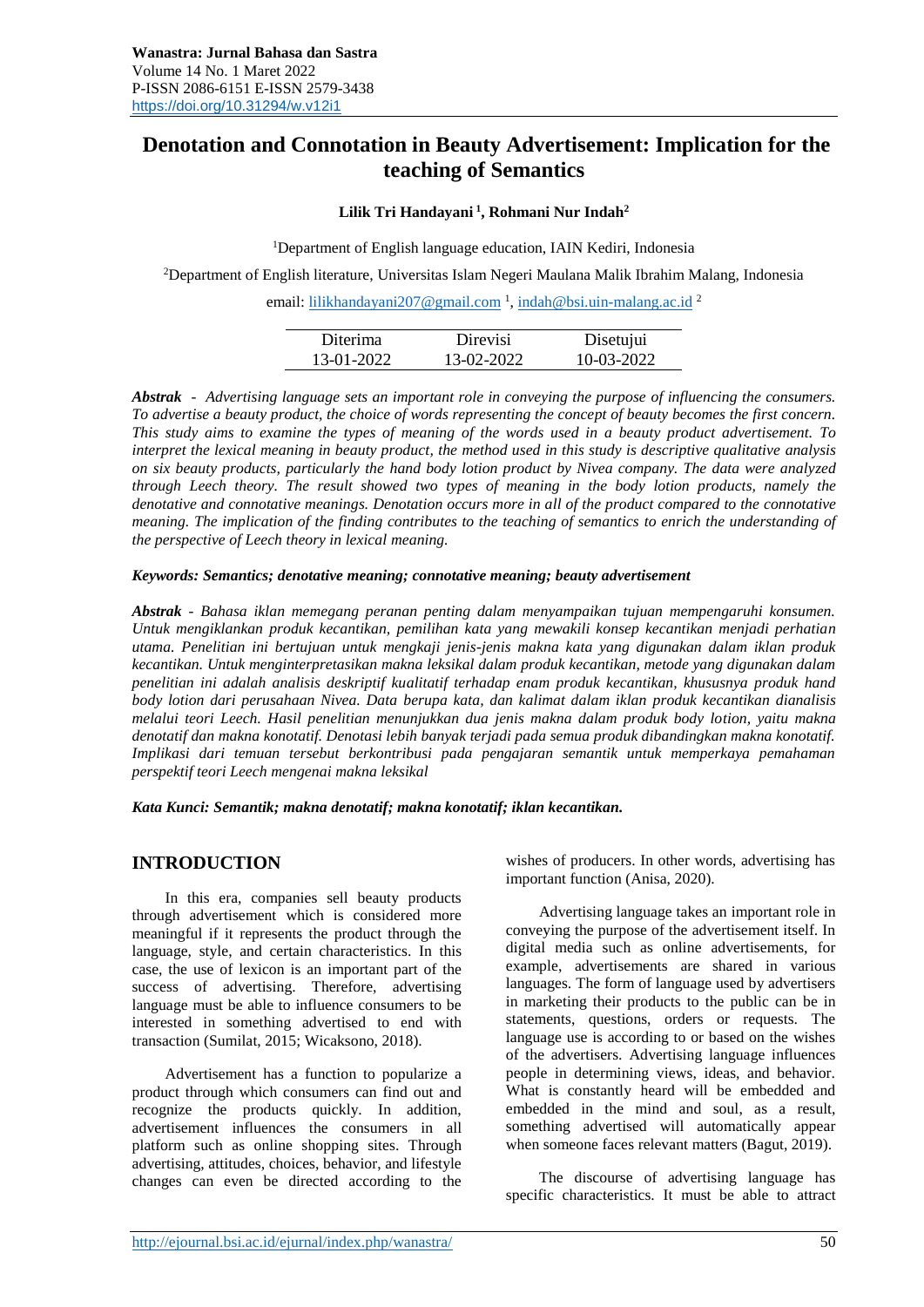attention to influence people through the choice of lexical meaning. Accordingly, it can reach a wider community through mass media and the internet directly contacting the public (Anisa, 2020).

There are two languages used by advertisements in Indonesia, namely Indonesian and English. English itself is unique in realizing the meanings in advertisements, English is also often chosen to be the main motto or product slogan in advertisements. However, the meaning contained in an English advertising slogan cannot be directly understood just by reading or listening. The language used is different from the language use in everyday life. It will be very influential if the advertisement's target does not understand the meaning contained so that they cannot catch the message or information conveyed by the advertiser (Sumilat, 2015).

This study concerns the advertisement language shared online. Currently, the increasing integrity of internet connections makes it easier for consumers to find out information particularly about cosmetic products to be purchased, especially for the millennial generation (Wifka & Diyah, 2020). Cosmetic companies target the millennial generation as the main target by producing suitable products for the millennial generation. Millennials are believed to be an important part of cosmetic consumers. The millennial generation is a big market in various industries, especially in the field of beauty. Now, what is becoming a trend among millennials is choosing cosmetic products (Kompas, 2017).

The millennial generation uses beauty products to enhance their appearance when taking pictures in front of the camera. Thus, the millennial generation maximizes their appearance by using beauty products. Meanwhile, the millennial generation is related to the digital world. The millennial generation often gets the latest information about cosmetic products through online advertisements, websites, beauty vloggers (Alga & Ayu, 2020) and influencers. The millennial generation is urged to be smart in choosing beauty products that are safe for the skin, useful, and good of quality by looking at product packaging labels, marketing permits, and expirations on cosmetic products (Simamora & Fatira, 2019).

Beauty products for the millennial generation are inseparable from the use of the advertising language. Through the context of lexical meaning, the advertising language has certain characteristics for instance in the use of denotation and connotation. Currently, the previous studies concerning the denotative and connotative meanings are related to song lyrics (Mangewa, 2012), news (Martiarini, 2018), poetry, (Setiani, 2020), politics (Jayanti & Asridayani, 2019), and several other contexts.

Meanwhile, research is still needed on the denotative and connotative meanings of beauty advertisements. In this study, because companies use advertising as a communication tool to sell beauty products to consumers, beauty products have messages in the meaning of words. Analyzing the lexical meaning is equals to identifying the pattern of how the product is represented, or how the meaning of beauty can be conveyed. It also results in the meaningful use of lexicon because the meaning itself does not need to be ambiguous so that the message conveyed is easy to understand according to what advertised is (Anggrianto, 2019).

Why does the lexical choice become a key in selling the products through advertisement? It is due to the fact that advertisement is one of the mass communication media that has a big role in disseminating information and providing entertainment to all levels of society. By combination between visual representation of the product and the choice of words displayed in advertisements, the information about the product specification can be easily known, especially if it is a new product (Kusumawati, 2010).

A new product, for instance cosmetic is advertised by displaying the concept of beautiful, attractive, and illustration of popular models so that consumer can increase trust in the product, which in turn can force them or the millennial generation as targets to buy the advertised product. Let alone by the support of the use of promising language, it will increase the interest of buyers. Ads that can be liked are usually due to the skill of the advertiser in choosing the lexicon. The type of the lexicon chosen in advertising language is persuasive in the form of an invitation.

This study focuses on the types of connotative and denotative meanings in the use of beauty advertising language. Previous studies concern semantic analysis on denotative and connotative meanings (Pratiwi, 2020), and associative meanings (Kasopa, 2017). Some studies analyze the lexical meanings of song lyrics and describe the dominant words found in the lyrics (Zulaichah, 2008; Mangewa, 2012; Kusumawardhani, 2015; Rizkiyah, 2017; Wahyuni, 2019; Desy, 2020; Fauzan, 2020). The similar analysis is also conducted on poetry (Setiani, 2020), on translation text (Novitasari, 2018), on mass media (Jayanti & Asridayani, 2016; Martiarini, 2018), on signs of musical instrument (Saifudin, 2018). Some other studies deal with meanings, denotative and connotative analysis in advertisment of cigarette (Fajriani, 2016; Putra & Qordiani, 2017), of a beer product (Nagari, 2018). On beauty product, the analysis is done on man parfume (Mutaqqien, 2011; Ariyadi, 2014). However, the analysis on connotative and denotative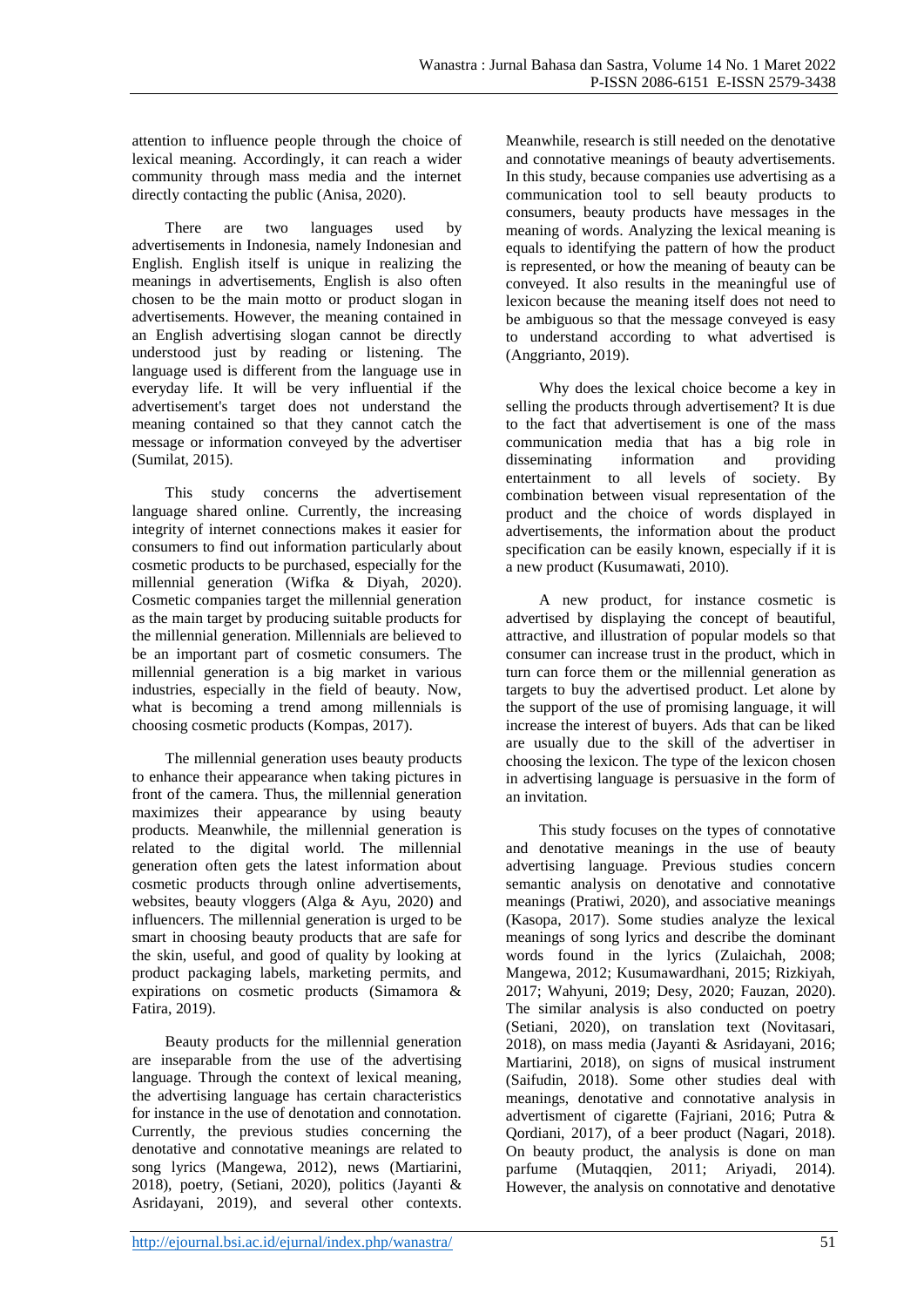meanings in beauty product still needs more exploration.

This study is expected to be useful especially for writers and readers in general, both theoretically and practically. The results of this study are divided into two types, namely theoretical and practical contribution. It is expected to provide developments for linguistic knowledge in semantic studies, as the theoretical benefits. The results of this research are expected to provide an overview of linguistic semantics for students, especially English students.

### **RESEARCH METHOD**

This study used a descriptive qualitative research approach on the beauty advertisement text being observed. The qualitative approach is expected to produce in-depth data about speech, writing, and observed behavior from individuals, groups, communities, or organizations to produce a general understanding of social life (Rahmat, 2009). This design aims to describe the characteristics of a particular individual, situation, or group accurately (Atmojo, 2021). The most important thing about a product or service is an event, phenomenon, or symptom (Suyanto, 2015), which in this study is the language phenomenon in beauty advertisement. According to Bogdan and Taylor, qualitative is a research procedure that produces descriptive data in written or spoken words from people and observed behaviour. This study aims to describe the types of meaning in beauty product advertisements. The method in this study includes data collection techniques, data sources in the form of beauty advertising products, and data analysis techniques (Widyanto, 2018).

The techniques of data collection cover three ways, namely, first, observation, the researchers observed various beauty advertisements on the internet. The second step is choosing the beauty advertising brands on the internet. The third is classifying beauty advertisements on the internet, then researchers selected words with denotative and connotative meanings.

The technique of data analysis involves qualitative data analysis as a way to classify data. The first step of research data analysis is identifying data. In this study, the researchers identified data on online beauty advertisements in internet. First, the beauty advertising data were identified based on the type of language meaning by using the semantic theory. Then, the data were discussed based on the type of language meaning. The final step is drawing conclusion as the answer of the research problem.

#### **FINDING AND DISCUSSION**

The data taken were analyzed based on semantic theory of lexical analysis of denotative and connotative meanings. The data were obtained from Nivea branded cosmetic beauty advertisement products, especially of hand body lotion products. Currently Nivea product advertisements have six kinds of hand body lotion which are divided into two parts, whitening and sensational as shown in table 1.

|  |  | Table 1. Lexical meaning |
|--|--|--------------------------|
|  |  |                          |

| -----o |             |                   |                |  |  |  |  |
|--------|-------------|-------------------|----------------|--|--|--|--|
| No     | Types       | Denotative        | Connotative    |  |  |  |  |
| 1.     | Whitening   | Nivea             | Whitening      |  |  |  |  |
|        |             | body lotion       | Repairs dull   |  |  |  |  |
|        |             | <b>UV</b> Protect | Cool Sensation |  |  |  |  |
|        |             | damaged skin      | Refreshes &    |  |  |  |  |
|        |             |                   | brightens skin |  |  |  |  |
|        |             | <i>SPF 15</i>     | Extra          |  |  |  |  |
|        |             | Menthol           | Cell repairs   |  |  |  |  |
|        |             | All Skin Type     |                |  |  |  |  |
| 2.     | Sensational | Nivea             | Cherry Blossom |  |  |  |  |
|        |             | Jojoba Oil        | Rose           |  |  |  |  |
|        |             | Argan oil         | Vanilla        |  |  |  |  |
|        |             | Almond oil        | Orange Blossom |  |  |  |  |
|        |             | Oil in lotion     |                |  |  |  |  |

#### **1. Denotative meaning in Whitening**

#### a. Nivea

 The word Nivea means that Nivea is the name of a brand of beauty advertising products produced by the Nivea company. Nivea is a company that produces cosmetic products such as hand body lotion which is mostly used by female consumers. In addition, Nivea also has a history, namely at the founding of Nivea in 1911, one of the pharmacists Dr. Oscar Troplowitz develops potential at Eucerit. Then Dr. Troplowitz Inspired by white color of snow, it called NIVEA a name derived from the Latin words nix (snow) and nivis (snow). Finally, research and creativity had been carried out in December 1911, the NIVEA brand was launched as a skincare cream Heritage. (Nivea, 2021) So, it can be concluded that the word Nivea refers to the true meaning of snow-white by Dr. Oscar Troplowitz was renamed NIVEA (Nivea, 2011).

#### b. Body lotion

The word body lotion has a denotative meaning referring to its true meaning, which is to describe those women can use body lotion to maintain healthy skin. It means women using body lotion to make the skin more well-groomed and not damaged. The word body lotion can be interpreted as a beauty product sold by a company to care for the skin.

#### c. UV Protect.

The word UV Protect is a denotative meaning referring to the true meaning of women's beauty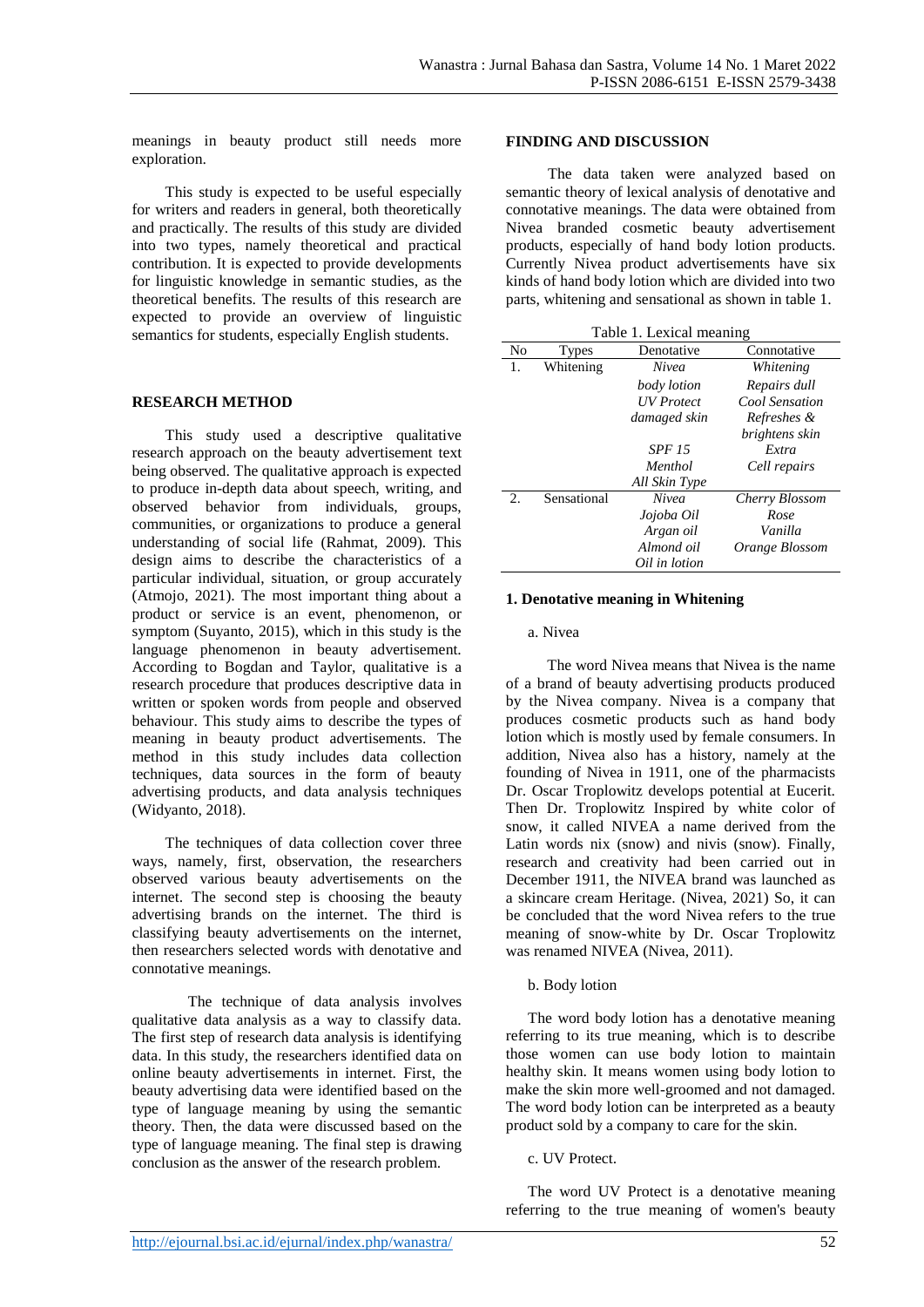products that must contain UV Protect on their skin. The word UV Protect can be interpreted as one of the rays that protect the skin from direct sunlight to maintain exposure to the sun that feels hot on the skin.

#### d. Damaged skin

The word damaged skin has a denotative meaning referring to the true meaning of an unhealthy skin condition that can experience several symptoms that need care. Therefore, the damaged skin must be given proper care so as not to cause further damage

#### e. SPF 15

The word SPF 15 has a denotative meaning referring to the true meaning as an indicator of sun protection in the beauty cosmetic or skincare products. The word SPF 15 means the higher the SPF number does not guarantee the strength to protect the skin from harmful rays. A high SPF will block the sun, but a low SPF will not protect the skin from the sun to its full potential.

### f. Menthol

The word menthol has a denotative meaning. The vitamins used in beauty products which are parts of plants that contain essential oils having a fragrance. It can be extracted by distillation after cooling and then mixed with menthol products. The aroma and sensation become menthol.

### g. All skin type

The word all skin type has a denotative meaning. The skin type on human skin is not the same, women should buy beauty products based on their skin type. The word all skin can be interpreted as a product that can be used for various skin types and not giving irritation symptoms if people choose the wrong product.

### **2. Connotative meaning in Whitening**

### a. Whitening

The word whitening has a connotative meaning, namely a condition that describes healthy skin, and makes skin fresher, not damaged, and does not look dull caused by air pollution. The word whitening has a very general meaning used by women. It can be interpreted as body care, especially for the skin, and whitening the skin is used by women to look more beautiful, healthy, and the skin looks more radiant.

b. Repairs dull.

The word repairs dull has a connotative meaning. It can be interpreted as a way to turn unhealthy skin

#### c. Cool sensation

The word cool sensation has a connotative meaning. The cool sensation in a hand body lotion that makes the skin feel cold during activities. It also describes a cold sensation after using hand body lotion making the skin feel fresh.

d. Refreshes & brightens skin.

The word refreshes & brightens skin has a connotative meaning. It describes skin feeling safe and comfort. In this sentence it can be interpreted skin needs freshness, skin does not feel dry, and looks well-groomed.

e. Extra

The word extra has a connotative meaning. It refers to protecting skin when using hand body lotion. Extra is given more than usual use. It shows the strength of protection in body lotion, so that skin is maintained. The skin is not died and looks wellgroomed.

f. Cell repairs

The word cell repairs have a connotative meaning. Cell repairs means improving the skin for the better, to look healthy. It describes that the skin has not been well maintained, so one way to repair it is by providing protection to keep healthy skin.

### **3. Denotative meaning in Sensational**

### a. Sensational

The word SENSATIONAL BODY LOTION has a denotative meaning as a part of the lexical meaning referring to actual meaning. It describes that the use of sensational body lotion on a regular basis can freshen the scent of the skin. It can be interpreted as a product to help women feel the sensation of hand body lotion.

### b. Jojoba Oil

The word jojoba oil has a denotative meaning translated as oil derived from the jojoba plant. It has properties as a skin moisturizer to use on the neck, hands, and feet.

c. Argan oil

The word Argan oil has a denotative meaning that is the oil that comes from the Argan plant. It is used in beauty products, especially in hand body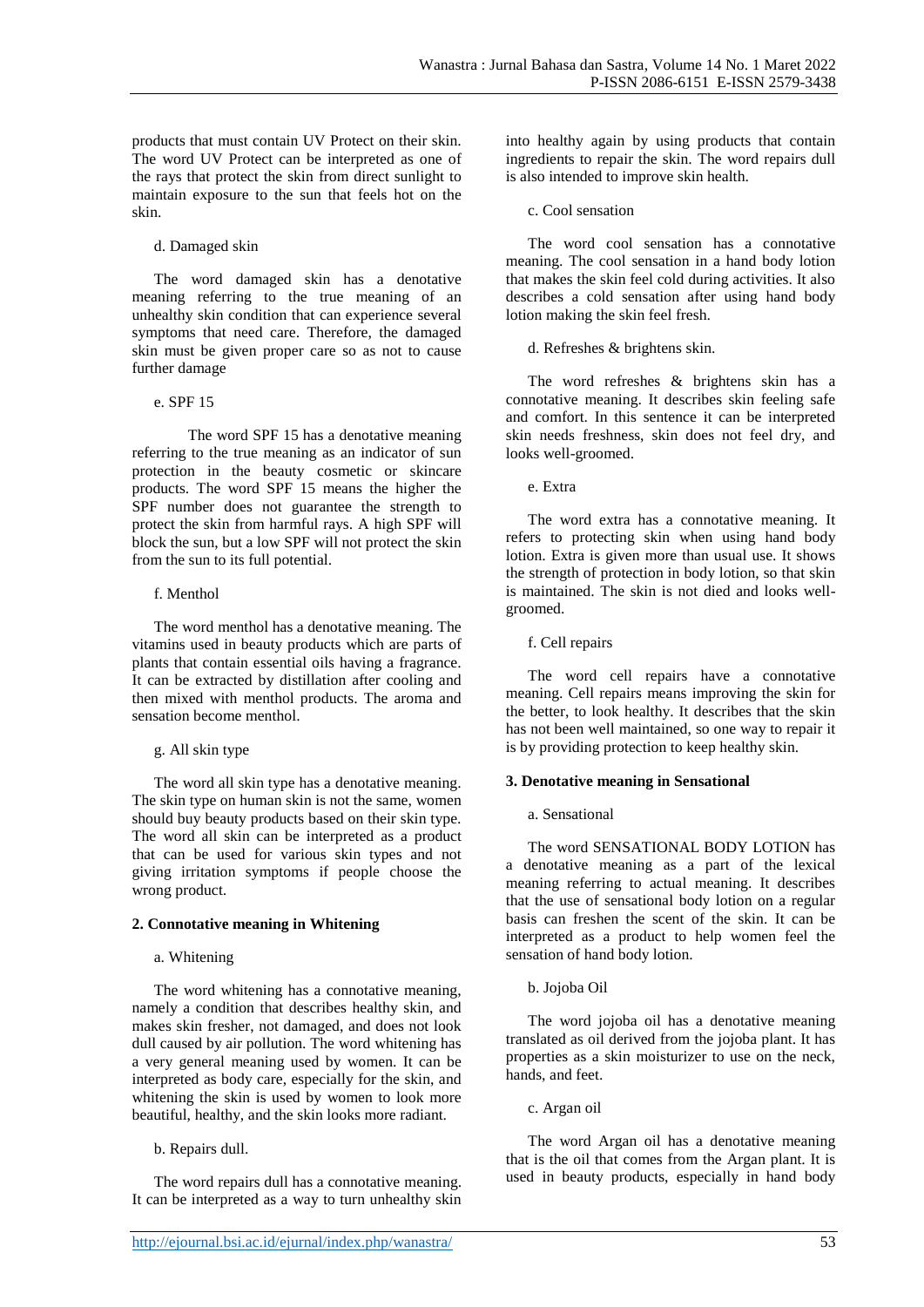lotions as a skin moisturizer Argan oil can be used on any part of the body.

#### d. Almond oil

The word almond oil has a denotative meaning. Almond oil is an oil derived from the almond plant which can be used as skin moisturizer and also for various other purposes.

### e. Oil in lotion

The word oil in lotion has a denotative meaning. It describes oil that helps protect the skin in hand body lotions such as cherry blossoms, and jojoba oil. Oil in lotion is an additional ingredient in hand body lotion products.

#### **4. Connotative meaning in Sensational**

#### a. Cherry Blossom

The word Cherry Blossom has the meaning of the floral scent of cherry blossoms used in hand body lotion products. The floral is identical to flowers used by Japanese women to treat beauty. In this scent, it is hoped the women will have clean skin like Japanese women.

### b. Rose

The word rose has a connotative meaning. The floral scent used in the hand body lotion is roses, synonymous with flowers that women like. It can be interpreted as a flower that is unique as a symbol of beauty for women to look beautiful like a very charming rose.

### c. Vanilla

The word vanilla has a connotative meaning. The floral scent used in the hand body lotion is vanilla, which is identical to the flowers that women use to treat beauty to have healthy and white skin like vanilla.

### d. Orange Blossom

The word orange blossom has a connotative meaning as a refreshing citrus fruit scent used in hand body lotion products. The sensation felt by women for caring for beauty nourishes and refreshes the skin.

Based on the finding, the researchers did not find any other meaning besides denotative meaning and connotative meaning. The type of denotative meaning is the most commonly found in beauty advertisements. The original word found in advertisement is English by using the original word, advertisements are expected to be able to influence consumers more than using Indonesian. Second, the researcher finds the implications of the advertisement for meaning learning, especially in semantic learning. Overall, the explanations of this research can be used as an illustration and a reference for advertisers. The style of language and meaning used by the advertising company must be attractive to readers or consumers, the company or product owner can apply the results of this study in making advertisements. The selection of the right words in an advertisement will affect the reader or consumer so that consumers or readers are interested in buying the products offered (Widyanto, 2018).

The benefits of this study in the field of semantics cover two aspects. First, the study provides empirical bases on the field of linguistics, especially on the types of meaning in advertising. The results of this study are expected to be useful in adding insight and knowledge to applied linguistics for readers, especially about the meaning of advertisements. Second, English educators can follow up the finding of this study to provide students with proper knowledge and understanding of meaning use in words or sentences. This study can also be used as a reference for further researchers in order to obtain more complete and accurate research results.

## **CONCLUSION**

This study is in accordance with two problem formulations, namely, to identify the dominant types of meaning in beauty advertisements and find out the implications for learning in semantics, especially about meaning. The researchers can draw the following conclusions. First, the dominant types of meaning found are denotative meaning and connotative meaning. The researcher used in Nivea beauty product advertisements in six variants. It includes two types of meaning, namely denotative meaning and connotative meaning. Overall, there are twenty-two meanings used in beauty advertisements. In advertising, advertisers use language styles that aim to give a persuasive effect to consumers or readers.

Based on the results of the study and the conclusions that have been forward, there are several implications of the research results for semantic learning such as. The students using of dictionaries can also be referred to compare various types of meaning contained in expressions, meanings, idioms, proverbs contained in advertisement. They can compare various meaning relationships and compare changes in meaning. Another implication goes to advertisers and further researchers. Advertisers, especially hand body lotion, can use this study as a reference to find out opinions in making advertisements. In addition, advertisers are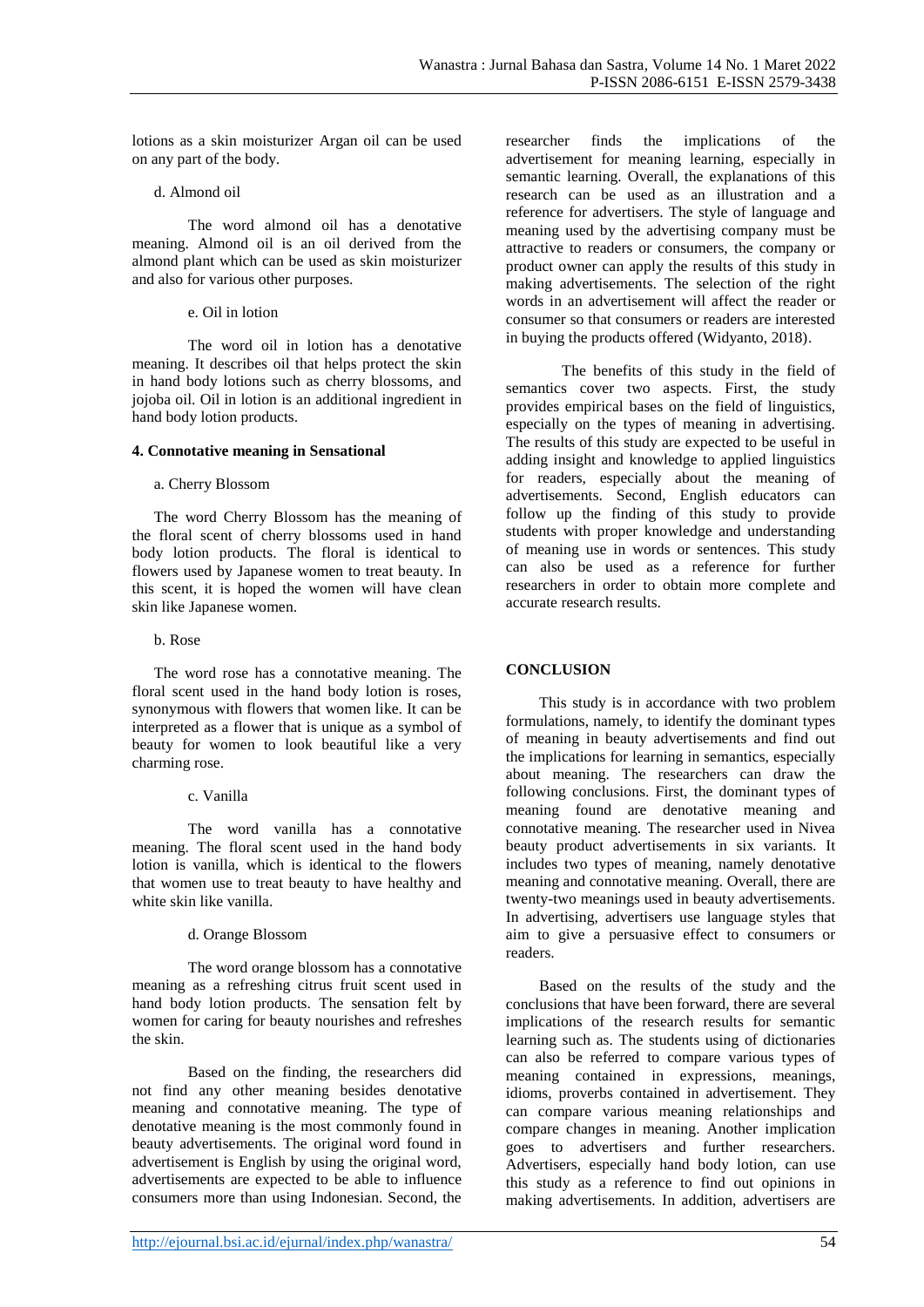expected to take advantage of the language meaning, especially to beautify the advertising language and have a good effect on consumers or readers. While, other research can develop other topics for example with sentence structure and others. This study limits words from beauty advertising products, especially hand body lotion by the Nivea company. Further researchers are expected to take from hand body lotion by different companies from Indonesia or foreign products. This study is expected to examine other meanings that exist in beauty advertisements.

## **REFERENCES**

- Alga & Ayu. (2020). Pengaruh Beauty Vlogger Terhadap Minat Beli produk Kecantikan di SMK Telekomunikasi Telesan Di Bekasi. Jurnal Komunikasi Universitas Garut: Hasil Pemikiran dan Penelitian.
	- Andriyanto. (2017). Analisa Semiotika Denotasi, Konotasi dan Mitos Iklan Indomie Versi 45 tahun Aniversary di Televisi . Program Studi Magister Manajemen Universitas Tarumanagara .
	- Anggrianto, S. &. (2019). *Peran Digital Retouching pada Iklan Dalam Peningkatan Brand Image dan Brand Attitude Suatu Brand.* VICIDI.
	- Anisa. (2020). Variasi dan Fungsi Ragam Bahasa Pada Iklan dan Slogan Situs Belanja Online Shopee. *Imajeri*: *Jurnal Pendidikan Bahasa dan Sastra Indonesia*, 137- 148.
	- Anisa, N. &. (2020). Variasi dan Fungsi Ragam Bahasa pada iklam dan slogan situs Belanja. Pendidikan Bahasa dan Sastra Indonesia, 138.
	- Ariyadi, H. (2014). Denotative and Connotative Analysis on the Advertisement of New Axe Provoke Even Goodness Will Fall Version. Malang: Maulana Malik Ibrahim State Islamic University of Malang.
	- Atmojo. (2021). Perceptions on the Use of Movies and Multimodal Aspects for Teaching Conversational Competence to Porter Students. *ELT Worldwide, 2.*
	- Bagut. (2019). Penggunaan Bahasa Dalam Iklan Minuman Di Youtube. *Bahasa, Sastra dan Pembelajarannya, 52.*
	- Fajriani, N. (2016). Analisis Makna Slogan Iklan Rokok di Kota Mataram . Universitas Mataram .
- Fauzan, F. (2020). The denotative and connotative meaning in Sheila on 7 song lyrics "Film Favorit". *Sosiohumaniora: Jurnal Ilmiah Ilmu Sosial dan Humaniora, 6*(1), 9-18.
- Jayanti, D., & Asridayani, A. (2019). A Connotative Meaning Analysis of Journalistic Language on Tribunnews online.com (Politic Issues). *Krinok: Jurnal Linguistik Budaya, 4*(1).
- Kasopa. (2017). Makna Asosiatif dalam Kitab Mazmur. Manado: Universitas Sam Ratulangi Fakultas Ilmu Budaya.
- Kusumawardhani, A. S. (2015). Denotative and Connotative Meaning in One direction's Songs Lyric: A Semantic Perspective *. Akademi Bahasa Asing BSI Jakarta*, 14-17.
- Kusumawati. (2010). Analisis Pemakaian gaya bahasa pada iklan produk kecantikan perawatan kulit wajah di televisi . Surakarta: Universitas Sebelas Maret.
- Mangewa. (2012). An Analysis on the Denotative and Connotative Meaning of Lyrics of Creed's Songs. *AgroSainT*, 337-345.
- Martiarini, C. (2018). Analysis of Connotation Words in The Jakarta Post Online Headline News. *DEIKSIS*, 26-32.
- Muttaqien, Z. (2011). The Denotative and Connotative Meanings in The Axe Advertisement. Jakarta: Syarif Hidayatulah State Islamic University.
- Nagari, A. P. (2018). Makna Denotasi dan Konotasi Tanda Verbal Iklan Bir Asahi Super Dry*. Japanology*, 254- 268.
- Nivea, D. (2021). Sejarah Nivea 100 Tahun Dalam pembuatannya. https://www.nivea.co.id/tentangkami/sejarah-nivea.
- Novitasari, A. (2018). Denotative and Connotative Found in English Translation of Surah Maryam by Muhammad Marduke Pickthall. Surabaya: State Islamic University Sunan Ampel Surabaya.
- Pratiwi, I. S. (2020). The Analysis of Denotative and Connotative Meaning in Ariana Grande's Song Lyric: A semantic Study. *ESL Journal on Interdisciplinary Studies on Humanities,* 231- 235.
- Putra, A. G. M., & Qodriani, L. U. (2017). Connotative Meaning of LA Bold Cigarette